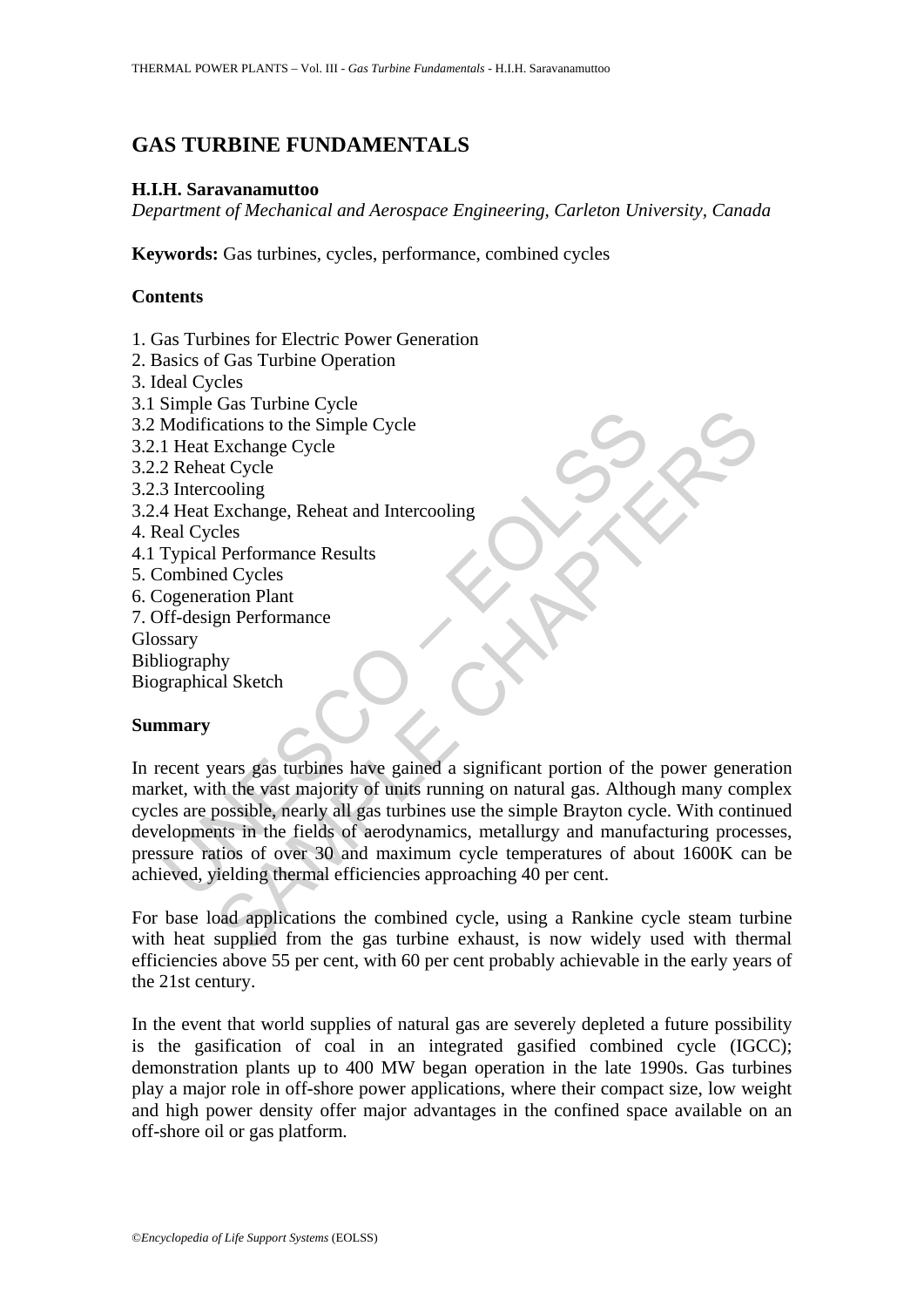### **1. Gas Turbines for Electric Power Generation : Introduction**

The first successful application of the gas turbine for electricity generation was the 4 MW plant installed by Brown Boveri in Neuchatel, Switzerland, in 1938. There were no further developments during World War II and in the early post-war years there were some attempts to introduce gas turbines in this role, but these were basically unsuccessful for a variety of reasons; thermal efficiency was too low to be competitive with existing plant and the power available was too small to be significant in a large power generation system. When power outputs of 30 - 50 MW became available, a small number of installations began to appear but the efficiency was still totally inadequate for use as base load plant.

Interest in gas turbines for emergency duty arose following a major power system collapse in North America in the early 1960s. A primary failure in one key station led to overloading in other stations, resulting in a drop in frequency, which in turn led to shut down of auxiliaries such as boiler feed pumps, which then caused further plant shut downs and overloading; this resulted in a *cascade failure* with the whole system being shut down, leaving the entire Eastern seaboard without power for over 10 hours. Similar failures have also occurred in Europe and the Far East.

apse in North America in the early 1960s. A primary failure in on<br>cloading in other stations, resulting in a drop in frequency, which<br>m of auxiliaries such as boiler feed pumps, which then caused<br>ms and overloading; this r North America in the early 1960s. A primary failure in one key station le prior both America in the early 1960s. A primary failure in one key station le prior tractions, resulting in a drop in frequency, which in turn led This led to a requirement for systems which could start automatically on sensing a falling frequency, and provide emergency power for the critical station auxiliaries such as boiler feed pumps. It was quickly realized that aircraft jet engines could be converted to drive a power turbine which could be coupled to a generator; because of the light weight construction of the aircraft engine these units could be easily started on their own battery power and brought up to maximum power in a very short time, typically 120 seconds. As a result, a large number of *aero-derivative* gas turbines, with powers of about 15 - 20 MW, were installed in both N. America and Europe for emergency duties; these units could also be used for peak loads.

At that time, the thermodynamic performance of the aircraft engines was greatly superior to that of the heavy duty industrial gas turbine, but the success of the aeroderivatives led to increasing interest in applying technology improvements to land based gas turbines; there was considerable technology transfer as well, and over the years the performance of the heavy industrial units has approached that of the aero-derivatives.

More importantly, however, the power available from the heavy frame turbines rose much more rapidly than that from the aero-derivatives; this was due to the movement towards high bypass turbofan engines, where the flow through the engine core remained relatively low even though the thrust increased dramatically. By the late 1990s the maximum power from aero-derivatives had reached about 50 MW, while the heavy industrials were capable of over 250 MW.

The availability of units of 100 MW and above allowed power stations to be built at substantial power levels with only a few units, and this initiated a large increase in the use of gas turbines. The efficiency, however, was still too low for base load applications apart from oil rich areas of the world where fuel cost was not critical. The key to obtaining high efficiency was the combination of the gas turbine (Brayton cycle)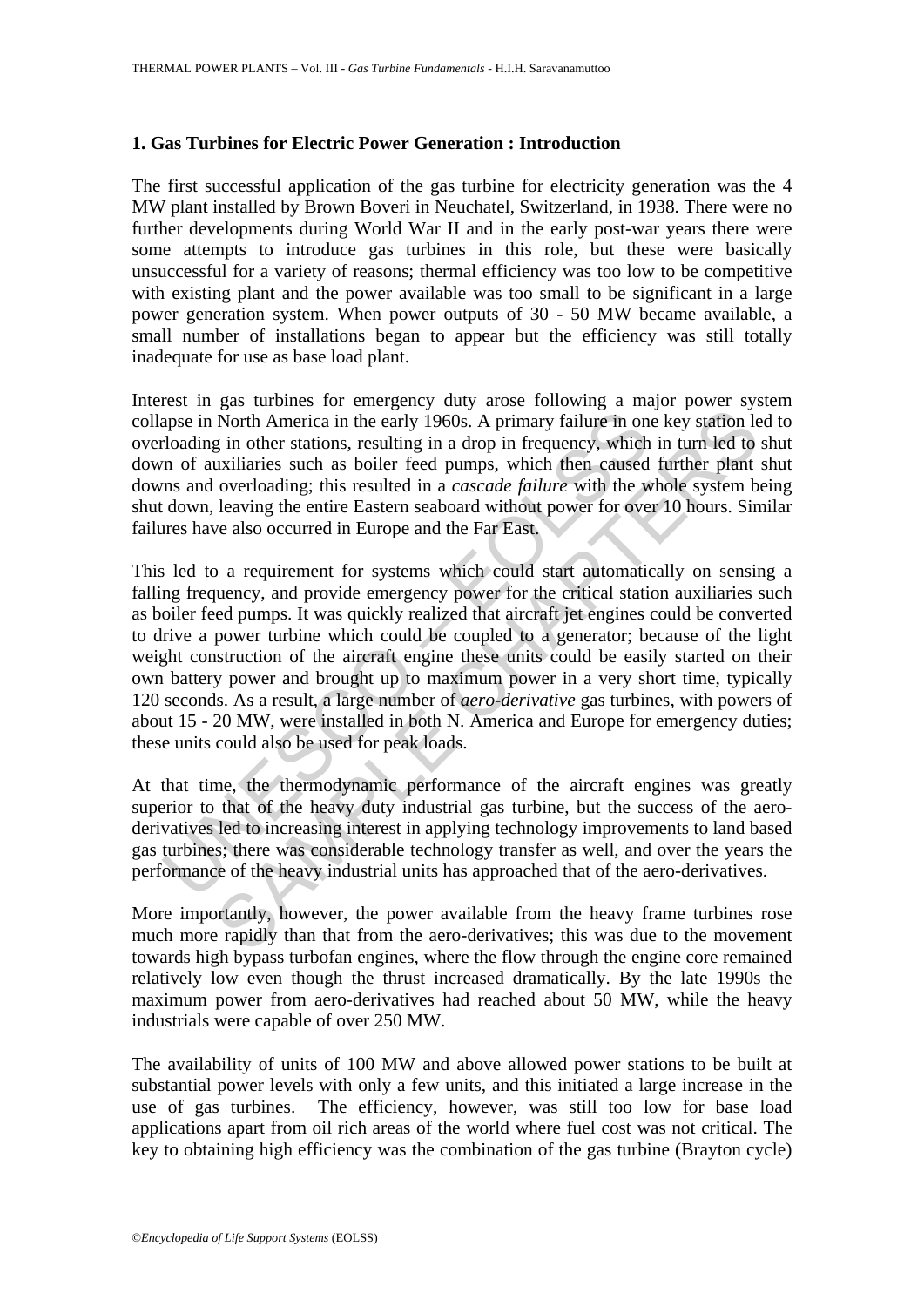with the steam turbine (Rankine cycle), with the high temperature exhaust from the gas turbine being utilized in waste heat boilers (or heat recovery steam generators) to raise steam for use in a steam turbine.

*Combined cycles* provided higher thermal efficiencies than were obtainable with any other systems for large power outputs, and this resulted in a large number of base load plants being built in the 1990s. In some countries these were based on natural gas and in others without local supplies of natural gas, on imported liquefied natural gas (LNG).

Gas turbines have also played an important role in electricity generation on off-shore oil and gas platforms. Large platforms may use in excess of 125 MW and there are severe limitations on weight and volume; for this reason, aero-derivatives are preferred for powers of 25 MW and above. There are, however, numerous smaller units in the 5 MW range where the industrial turbines are widely used.

Thus it can be seen that in a period of about 50 years following World War II the gas turbine has emerged as a significant participant in electrical power generation and, in combination with the steam turbine, has started to play a major role in base load power generation.

#### **2. Basics of Gas Turbine Operation**

The simplest arrangement of the gas turbine consists of a compressor, combustor and turbine directly connected to the generator as shown in Figure. 1.



Figure 1. Simple gas turbine system

The gas turbine is a *steady flow* device in which air is compressed to a high pressure in the compressor, fuel is added in the combustion chamber, resulting in a high temperature at the turbine inlet; the hot gases are then expanded in the turbine back to atmospheric pressure. The expansion process provides significantly more power than is required by the compressor resulting in a net power which is available to the generator. The performance of the gas turbine will be dependent on the pressure ratio and turbine inlet temperature selected, with the former being limited by aerodynamic considerations and the latter by metallurgical, manufacturing and blade cooling considerations.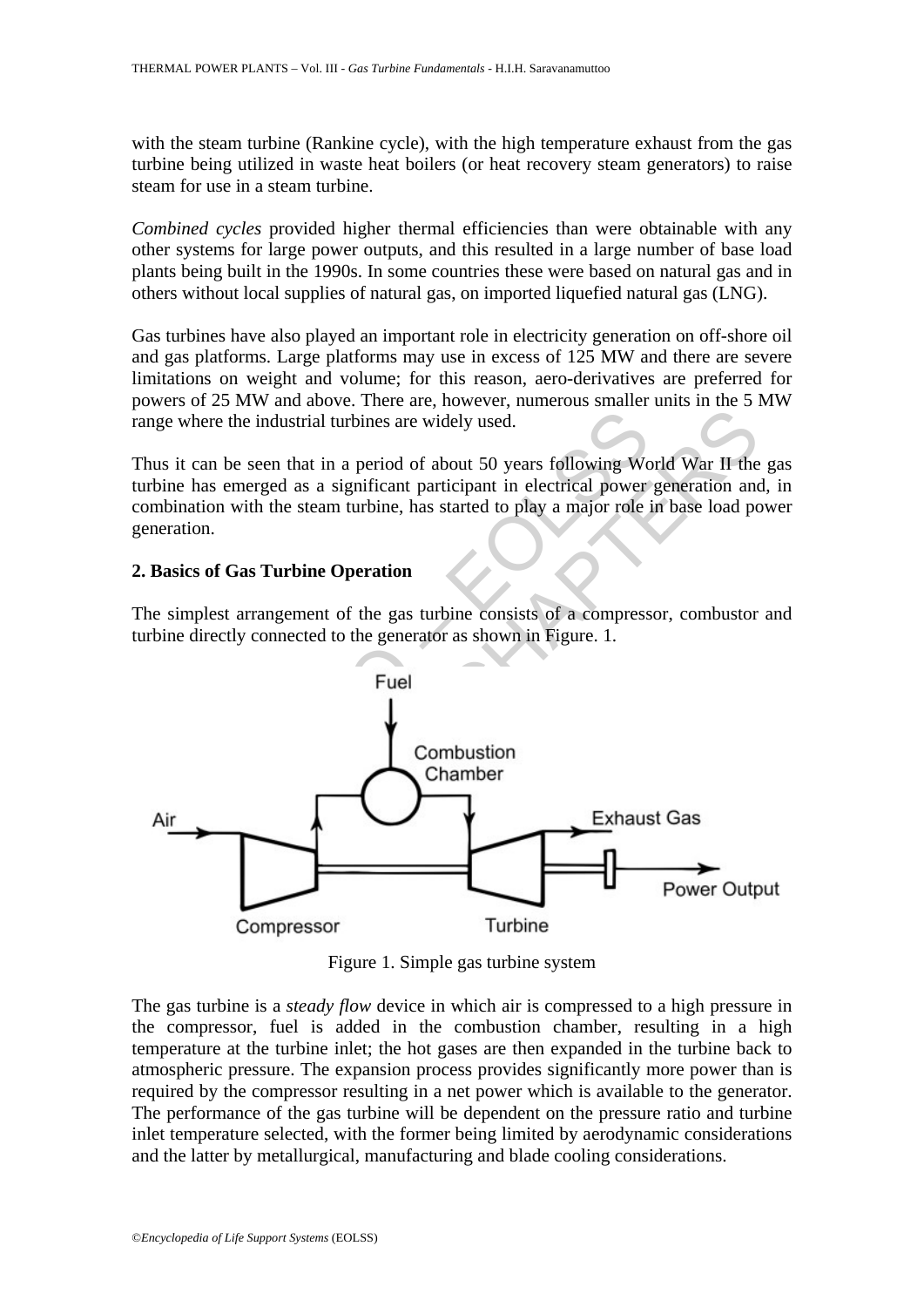Note that in this *single shaft* configuration, the compressor and generator must run at the same rotational speed; it is also possible to use a gearbox to connect the compressorturbine rotor to the generator. In practice it is found that large units will run at 3000 rpm for 50 Hz applications and 3600 rpm for 60 Hz applications. Compressors are designed on the basis of limiting tip speeds and inlet flow Mach numbers; it therefore follows that for constant tip speed the diameter of a machine designed for 3000 rpm will be 20 percent greater than for 3600 rpm machine.

The frontal area will be 44 per cent greater  $(1.2^2)$  and hence the air flow will also be increased by 44 per cent. At present technology levels 50 Hz machines produce about 250 MW and 60 Hz machines about 175 MW. Units of 60 - 90 MW may be designed to run at higher speeds, with a reduction gearbox designed to give either 3000 or 3600 rpm generator speed, permitting them to be sold into both 50 and 60 Hz markets.

The single-shaft configuration is the norm for gas turbines designed for electric power generation.

When a jet engine is converted to provide a shaft power unit, the propelling nozzle is removed and a *power turbine* is fitted in its place. This configuration is shown in Figure. 2.



Figure 2. Gas turbine with separate power turbine

Note that in this case the compressor, combustor and turbine operate as a *gas generator* providing a stream of high pressure and high temperature gas which can then be expanded in the *power turbine* to provide electrical (or mechanical) output.

It is important to note that there is no mechanical connection between the gas generator and the power turbine and this *two shaft* arrangement is often described as a *free turbine* configuration.

For a chosen *design point*, with compressor pressure ratio and turbine inlet temperature specified, the thermodynamic performance of the single shaft and two shaft configurations is identical. The *part load* behavior, as power is reduced, is markedly different and the *off-design* performance will be briefly considered later.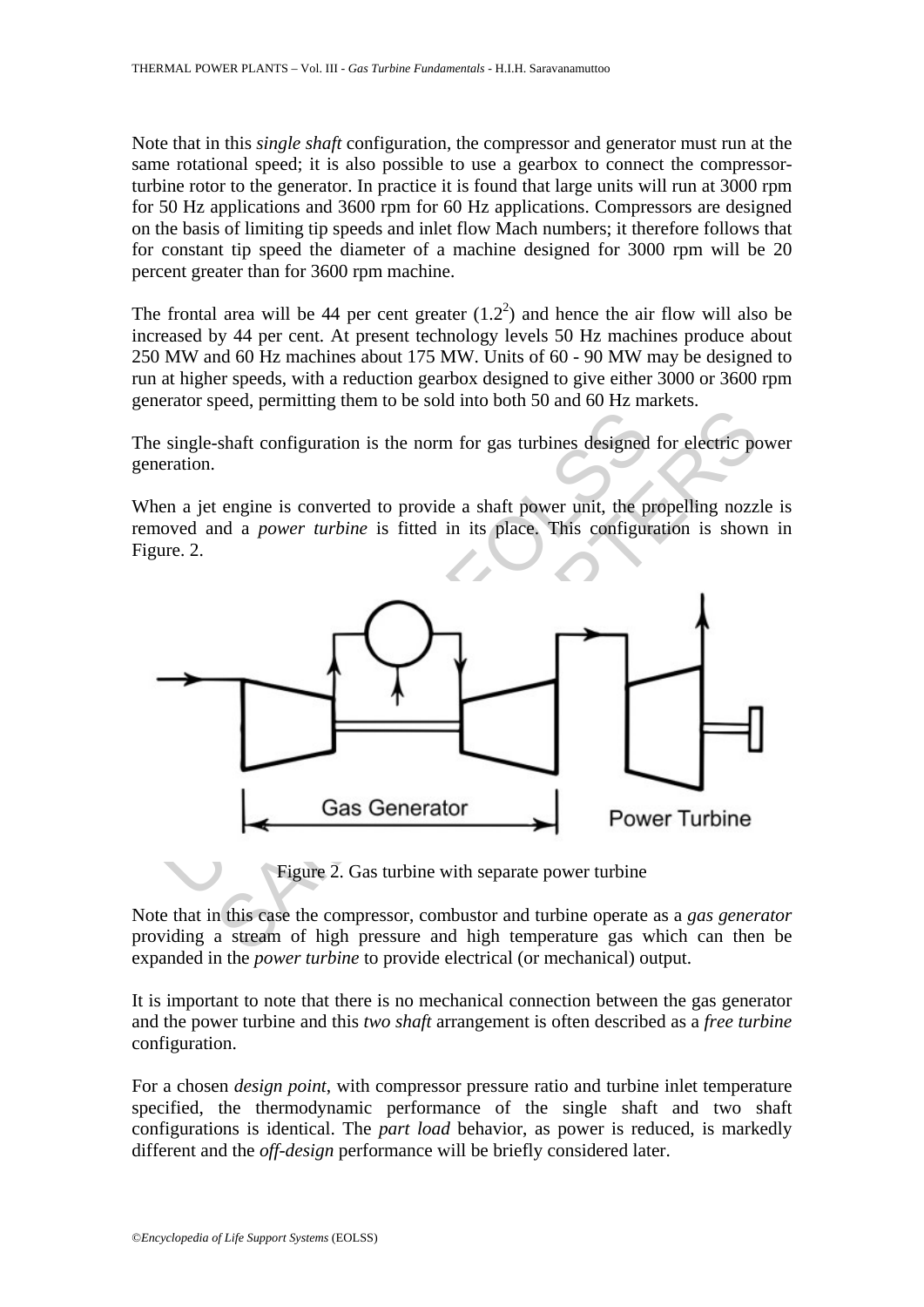### **3. Ideal Cycles**

Analysis of ideal gas turbine cycles provides a clear understanding of the parameters affecting power output and thermal efficiency, and these idealized calculations can readily be extended to deal with real cycles. Analyses of ideal cycles can be found in texts on engineering thermodynamics [e.g. Rogers and Mayhew,1992] and only a brief resumé will be given here. The following assumptions are made:

- a) Compression and expansion processes are reversible and adiabatic (i.e. isentropic)
- b) The change of kinetic energy of the working fluid between inlet and outlet of each component is negligible.
- c) There are no pressure losses in the ducting or combustion changer.
- d) The working fluid has the same composition throughout the cycle and is a perfect gas with constant specific heats; air will be assumed to be the fluid.
- e) The mass flow of gas is constant throughout the cycle.

# **3.1 Simple Gas Turbine Cycle**

The ideal cycle for the simple gas turbine is the Brayton cycle, i.e. cycle 1234 in Figure. 3.



Figure 3. Simple cycle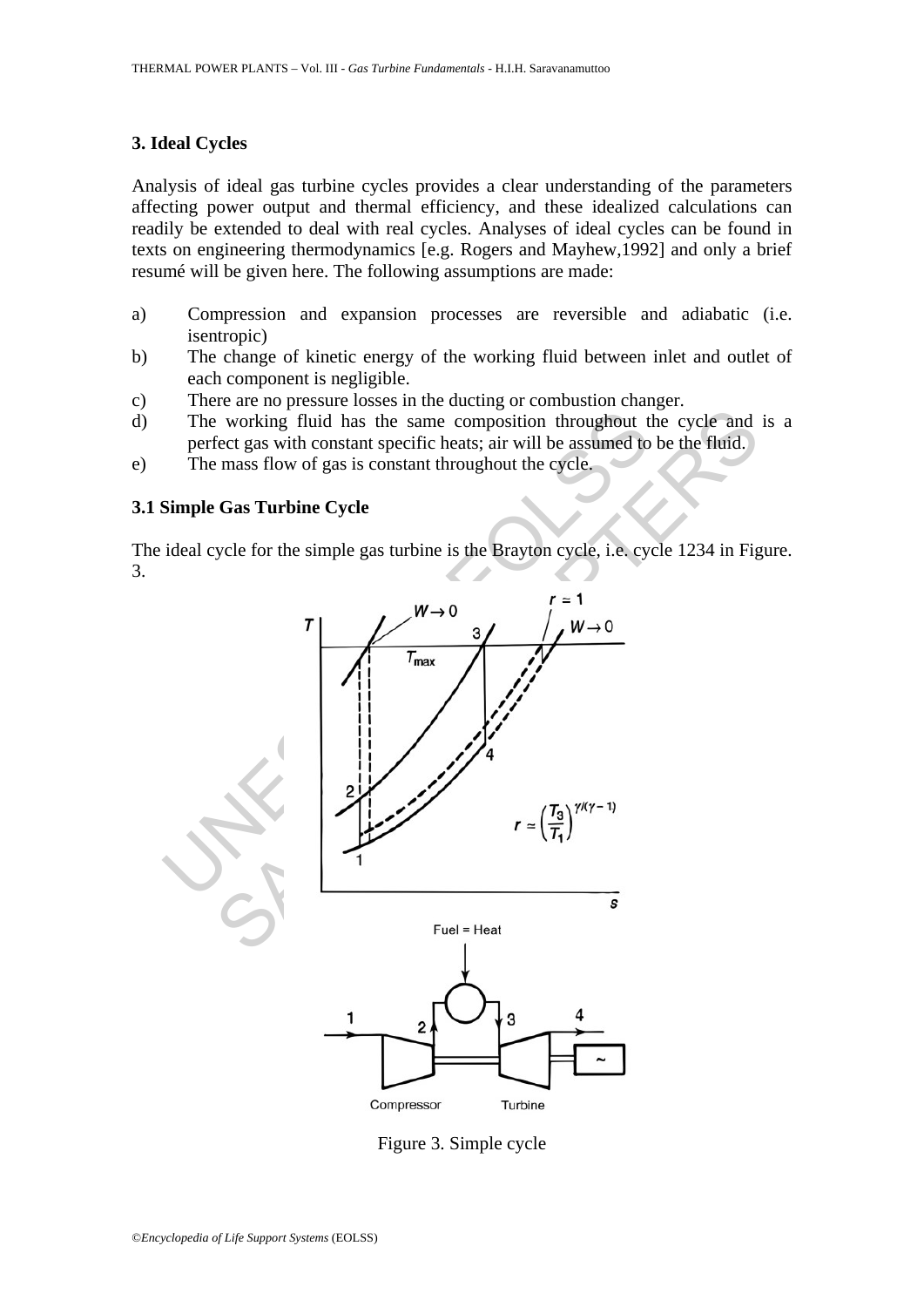The relevant steady flow equation is

$$
Q = (h_2 - h_1) + \frac{1}{2} \left( C_2^2 - C_1^2 \right) + W
$$

where *Q* and *W* are the heat and work transfers per unit mass flow, *h* is the specific enthalpy and  $C$  the fluid velocity. Applying this to each component, we have

| Compressor work input |     | $h_2 - h_1 = c_p (T_2 - T_1)$ |
|-----------------------|-----|-------------------------------|
| Combustor heat input  | $=$ | $h_3-h_2 = c_p (T_3-T_2)$     |
| Turbine work output   |     | $h_3 - h_4 = c_p (T_3 - T_4)$ |

The cycle efficiency is

$$
\eta = \frac{net \ work \ output}{heat \ sup \ piled} = \frac{c_{\rm p} (T_3 - T_4) - c_{\rm p} (T_2 - T_1)}{c_{\rm p} (T_3 - T_2)}
$$

Making use of the isentropic *p*-*T* relation, we have

$$
T_2/T_1 = r^{(\gamma - 1)/\gamma} = T_3/T_4
$$

where *r* is the pressure ration  $P_2/P_1 = P_3/P_4$ . The cycle efficiency is then readily shown to be given by



Figure 4. Efficiency for simple cycle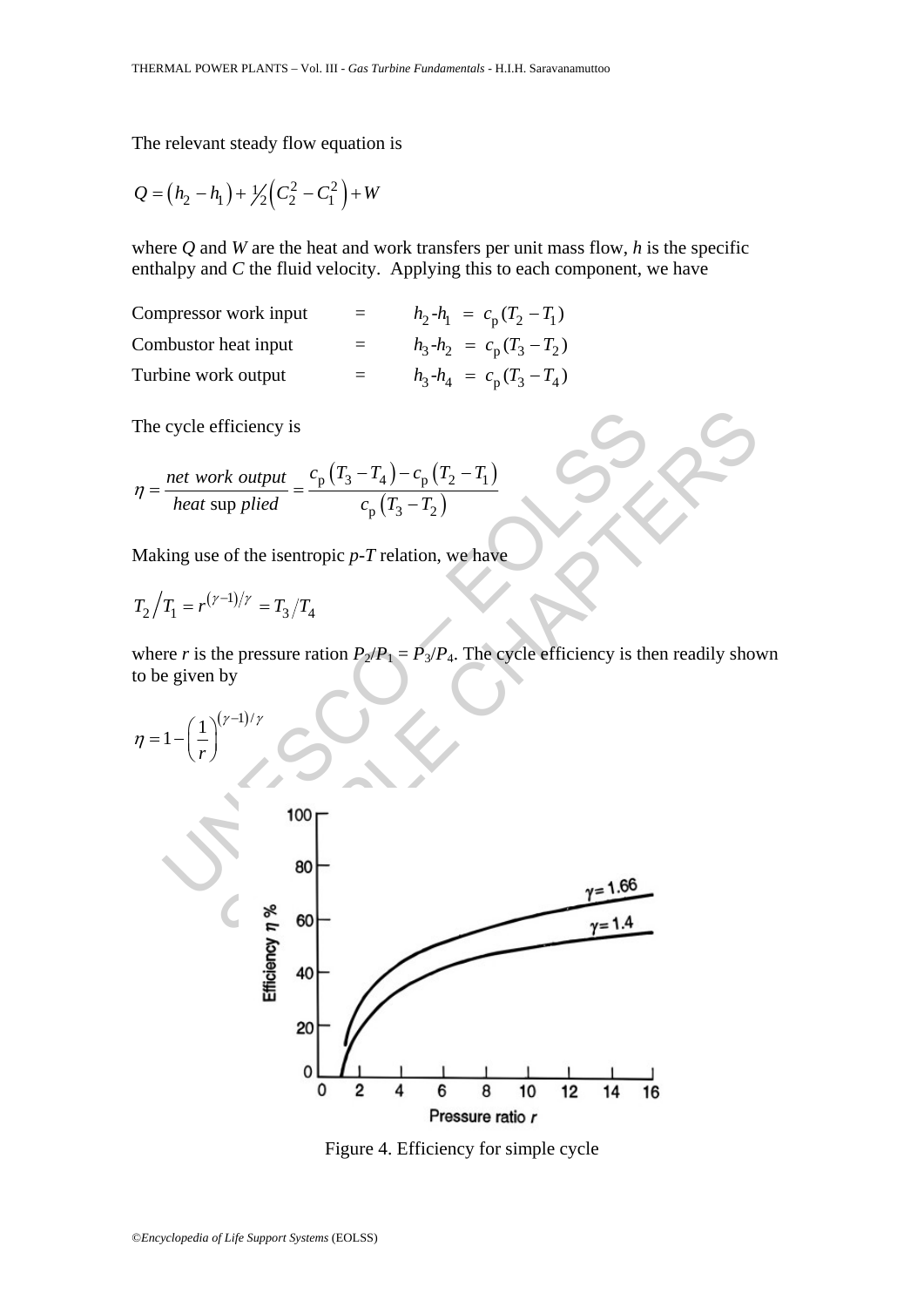The efficiency thus depends only on the pressure ratio and the nature of the gas; Figure. 4 shows the result for  $\gamma = 1.40$ , the value normally assumed for air.

The specific work output *W*, upon which the size of the plant for a given power depends, is found to be a function of both pressure ratio and the maximum cycle temperature  $T_3$ . Thus

$$
W = c_{\text{p}} \left( T_3 - T_4 \right) - c_{\text{p}} \left( T_2 - T_1 \right)
$$

which can be expressed as

$$
\frac{W}{c_p T_1} = t \left( 1 - \frac{1}{r^{(\gamma - 1)/\gamma}} \right) - \left( r^{(\gamma - 1)/\gamma} - 1 \right)
$$

where  $t = T_3/T_1$ ;  $T_1$  is normally atmospheric temperature. It is therefore convenient to plot the specific work output in non-dimensional form  $(W/c_p T_1)$  as a function of *r* and *t* as in Figure. 5. The value of  $T_3$ , and hence t, that can be used in practice is dependent on the maximum temperature which the highly stressed turbine blades can stand for the required working life; it is often called the 'metallurgical limit'. Early gas turbines used values of *t* around 4, but the use of air-cooled turbine blades allowed t to be increased to between 5 and 6.



Figure 5. Specific work output for simple cycle